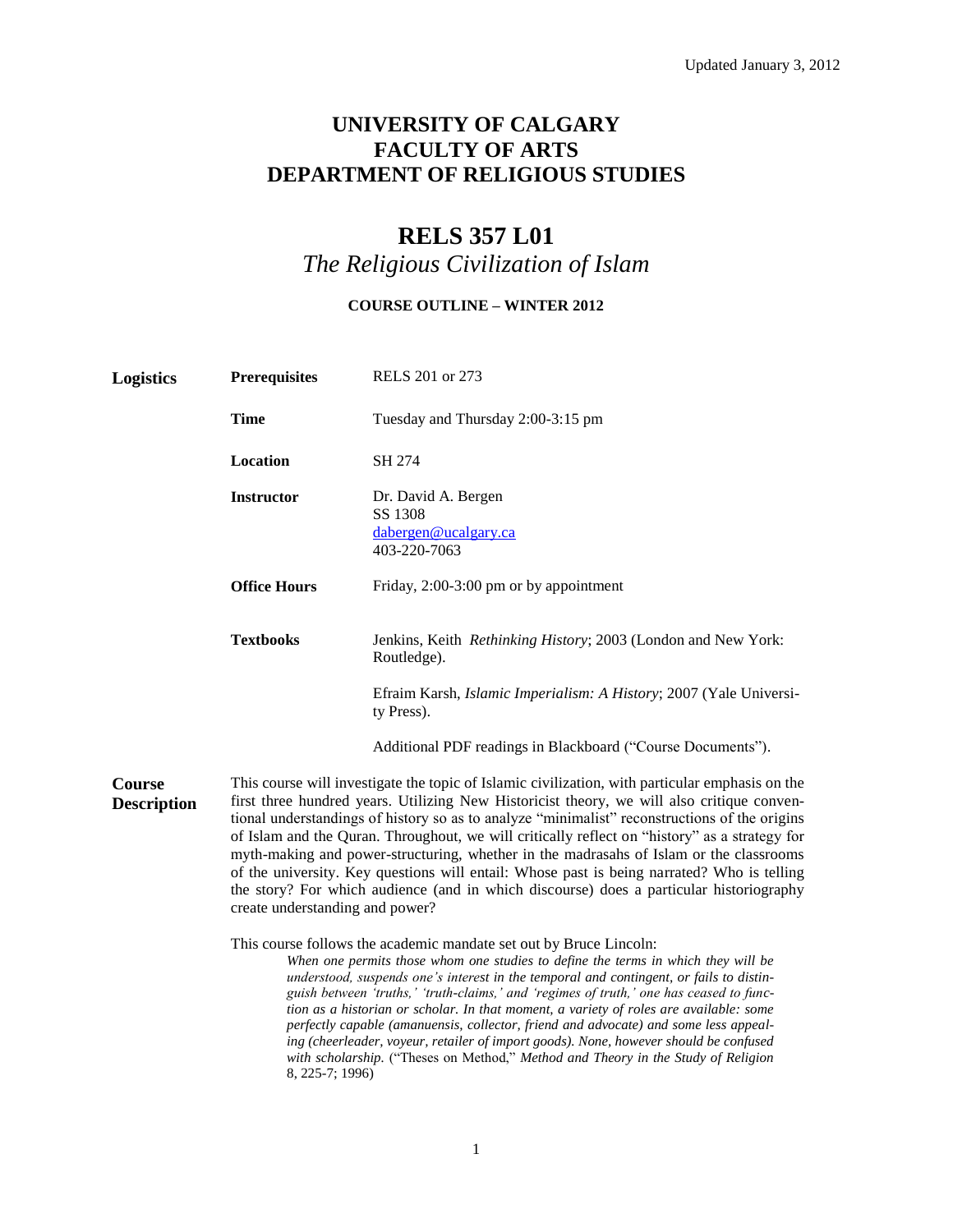Attend, Understand, Analyze—three fundamental academic tasks.

### **Student Responsibilities**

**Learning Assessment**

#### **Two Midterm Exams – Feb 9 and Mar 22** (20% each)

Students will demonstrate knowledge and understanding of assigned readings, lectures, and discussions in two midterm exams.

#### **Final Week Debate** (10% of course grade)

In the final week of class, students will participate in a debate that will draw on the entire course and to demonstrate on-one's-feet thinking skills. Participants in the debate will be selected in a "debate quiz" which will be administered on April 5. The debate quiz grade of those students not selected for the debate will be applied to the "debate" component of the course, with the opportunity to improve that grade by raising pertinent questions during debate week. The debaters will compete for the highest grade in the debate.

**Three Equally-Weighted, "Research-Directed" Assignments** (50% of course grade) Students will develop the skills necessary for writing a good academic paper through three research-directed assignments:

- 1. Demonstrate understanding of a scholarly position by reducing the principal argument of an assigned reading to a single paragraph, sentence, and headline. **Due Jan 24**.
- 2. Demonstrate critical engagement with scholarship by submitting an annotated copy of an assigned reading. **Due Feb 28**.
- 3. Demonstrate undergraduate research ability by locating two academic sources that disagree significantly with an assigned reading, then describing the discursive field that emerges between the three differing positions. **Due Mar 13**.

#### NOTE:

- tests and assignments must be written/submitted on the dates scheduled. No exceptions will be made, except for death, significant illness, or domestic affliction (corroborated by a valid, original note from a physician or counselor). You should contact the instructor within twenty-four hours of a missed exam or deadline.
	- The University Calendar states: "It is the responsibility of students who have prolonged absences from class because of physical and/or emotional health problems to present to the faculty office offering the course a statement from a physician/counselor attesting to the physical or emotional health of the student."
- a passing grade on any of the three exams is not essential for passing the course.
- no external aids will be allowed for any exams in this course.
- no remedial assignments are available in this course.
- please note that the University of Calgary regulations strictly prohibit the following during examinations (the penalty for which is suspension or expulsion or such other penalty as may be determined):
	- speaking to other candidates or communicating with them under any circumstances whatsoever;
	- bringing into the examination room any textbook, notebook, or document not authorized by the examiner;
	- leaving answer papers exposed to view
	- attempting to read other student's examination work.
- the assessments of this course will be geared to rewarding students who are conscientious in their attendance, participation, and preparation of classes.
- computers should be used for note-taking purposes only. Extra-curricular computer activities will result in the suspension of computer privilege, perhaps even for the entire class.
- if you are anticipating a class absence you should find a classmate willing to loan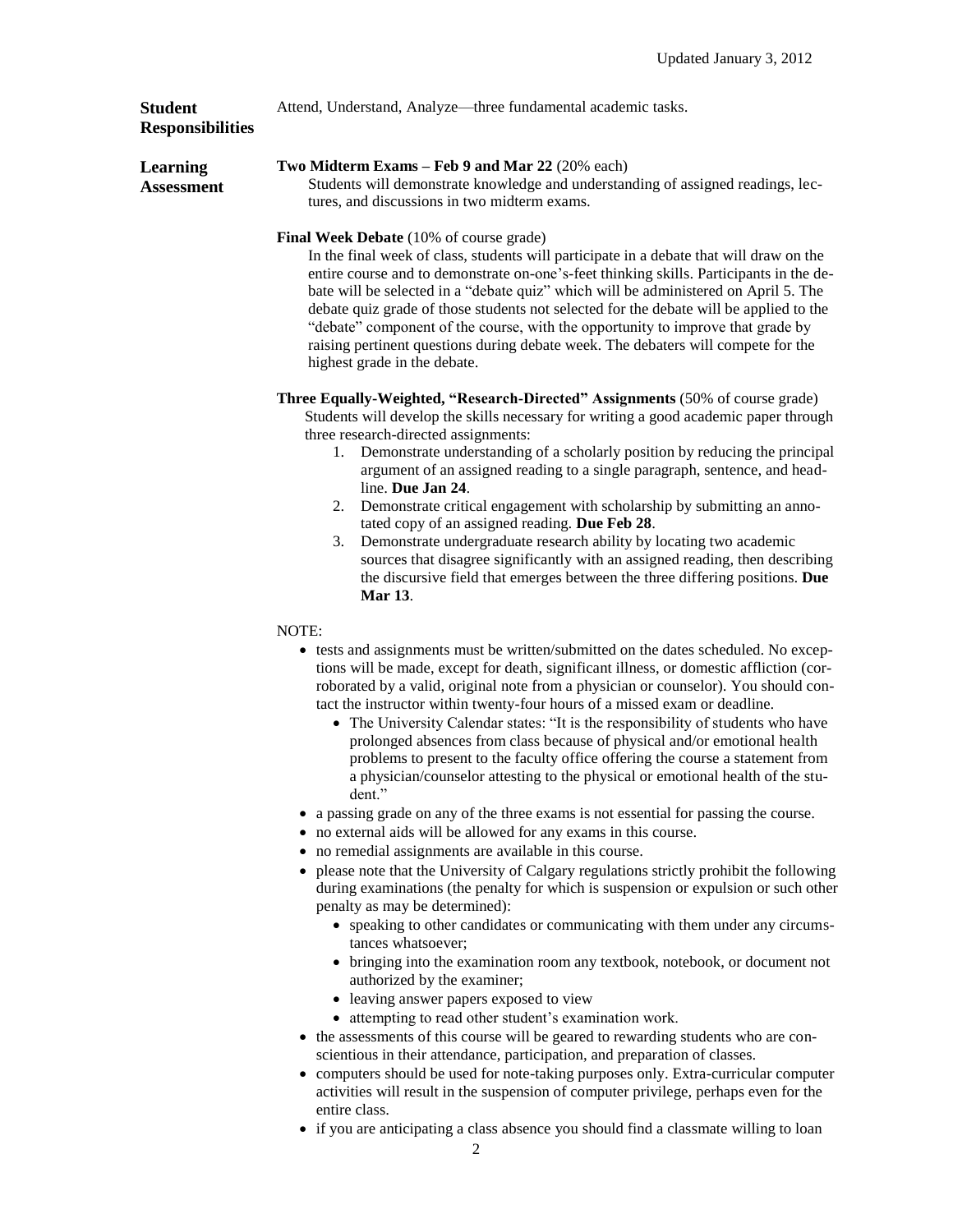|                                         | date-stamped.<br>for papers lost.                                                                                                                                                                                                                                                                                                                                                                                                                         |                 |   | his/her notes; no lecture notes will be available from the instructor. |   | • a 5%/day late penalty will be levied for all late submissions. Late submissions must<br>be placed in the Department's assignment drop-box (SS 1301), where they will be<br>• class schedule, readings, and additional relevant materials will be posted online.<br>• all submissions should be backed up electronically. No concessions will be made |  |  |
|-----------------------------------------|-----------------------------------------------------------------------------------------------------------------------------------------------------------------------------------------------------------------------------------------------------------------------------------------------------------------------------------------------------------------------------------------------------------------------------------------------------------|-----------------|---|------------------------------------------------------------------------|---|--------------------------------------------------------------------------------------------------------------------------------------------------------------------------------------------------------------------------------------------------------------------------------------------------------------------------------------------------------|--|--|
| Grading<br><b>Scale</b>                 | A numerical grade is assigned for each course requirement. Following the final graded<br>component, a letter grade is assigned, using the department-approved table of equivalen-<br>cies:                                                                                                                                                                                                                                                                |                 |   |                                                                        |   |                                                                                                                                                                                                                                                                                                                                                        |  |  |
|                                         | $A+100-96$                                                                                                                                                                                                                                                                                                                                                                                                                                                | $B+ 84.9-80$    |   | $C+69.9-65$                                                            |   | $D+ 54.9-53$                                                                                                                                                                                                                                                                                                                                           |  |  |
|                                         | 95.9-90<br>A                                                                                                                                                                                                                                                                                                                                                                                                                                              | B<br>79.9-75    | C | 64.9-60                                                                | D | 52.9-50                                                                                                                                                                                                                                                                                                                                                |  |  |
|                                         | A- 89.9-85                                                                                                                                                                                                                                                                                                                                                                                                                                                | $B - 74.9 - 70$ |   | $C-59.9-55$                                                            | F | under 50                                                                                                                                                                                                                                                                                                                                               |  |  |
|                                         | and content.                                                                                                                                                                                                                                                                                                                                                                                                                                              |                 |   |                                                                        |   | N.B. All written assignments will be graded with regard to both form                                                                                                                                                                                                                                                                                   |  |  |
| Important<br><b>Dates</b>               | Please note the information regarding withdrawals and fee refunds in the current Univer-<br>sity Calendar.                                                                                                                                                                                                                                                                                                                                                |                 |   |                                                                        |   |                                                                                                                                                                                                                                                                                                                                                        |  |  |
| <b>Academic</b><br><b>Accommodation</b> | If you are a student with a disability who requires academic accommodation and you have<br>not registered with the Disability Resource Centre, please contact their office at 403-220-<br>8237. Students who have not registered with the Disability Resource Centre are not eli-<br>gible for formal academic accommodation. Once registered, please discuss any upcoming<br>tests/examinations with the instructor two weeks before the scheduled date. |                 |   |                                                                        |   |                                                                                                                                                                                                                                                                                                                                                        |  |  |
| <b>Course</b><br>Withdrawal             | Please note the information regarding withdrawals and fee refunds in the Academic<br>Schedule of the current University Calendar.                                                                                                                                                                                                                                                                                                                         |                 |   |                                                                        |   |                                                                                                                                                                                                                                                                                                                                                        |  |  |
| Lecture<br><b>Recording</b>             | Recording any part of any lectures in any form must be first approved by the instructor in<br>writing and is for individual private study only. See current Calendar, Tape recording of<br>Lectures.                                                                                                                                                                                                                                                      |                 |   |                                                                        |   |                                                                                                                                                                                                                                                                                                                                                        |  |  |
|                                         | "You don't have to walk alone" Call 403-220-5333 and a member of the Safewalk<br>Team will walk you to your car, the LRT, or any destination on campus. Safewalk is<br>available to all students, staff and faculty any time of the day or night. Look for the<br>Campus Security Help Phones located throughout the University. Please don't hesitate to<br>call!                                                                                        |                 |   |                                                                        |   |                                                                                                                                                                                                                                                                                                                                                        |  |  |
| <b>Safewalk</b><br>Program              |                                                                                                                                                                                                                                                                                                                                                                                                                                                           |                 |   |                                                                        |   |                                                                                                                                                                                                                                                                                                                                                        |  |  |

#### **Academic Honesty**

Plagiarism is not tolerated at the University of Calgary and has serious consequences. Your essays/presentations must be your own work and inadequate referencing may be seen as plagiarism. Please see the relevant sections on Academic Misconduct in the current University Calendar. If you have questions about correct referencing, please consult your instructor.

#### **Blackboard Help**

Go to<http://www.ucalgary.ca/computersupport/onlineservices/blackboard> for Student Help and FAQ's about Blackboard. Troubleshooting tips and a tutorial are available at [http://elearn.ucalgary.ca/blackboard/students.](http://elearn.ucalgary.ca/blackboard/students) Instructions for using the Digital Drop Box are available here: [http://library.blackboard.com/docs/r6/6\\_1/student/bbls\\_r6\\_1\\_student/digital\\_drop\\_box.htm.](http://library.blackboard.com/docs/r6/6_1/student/bbls_r6_1_student/digital_drop_box.htm)